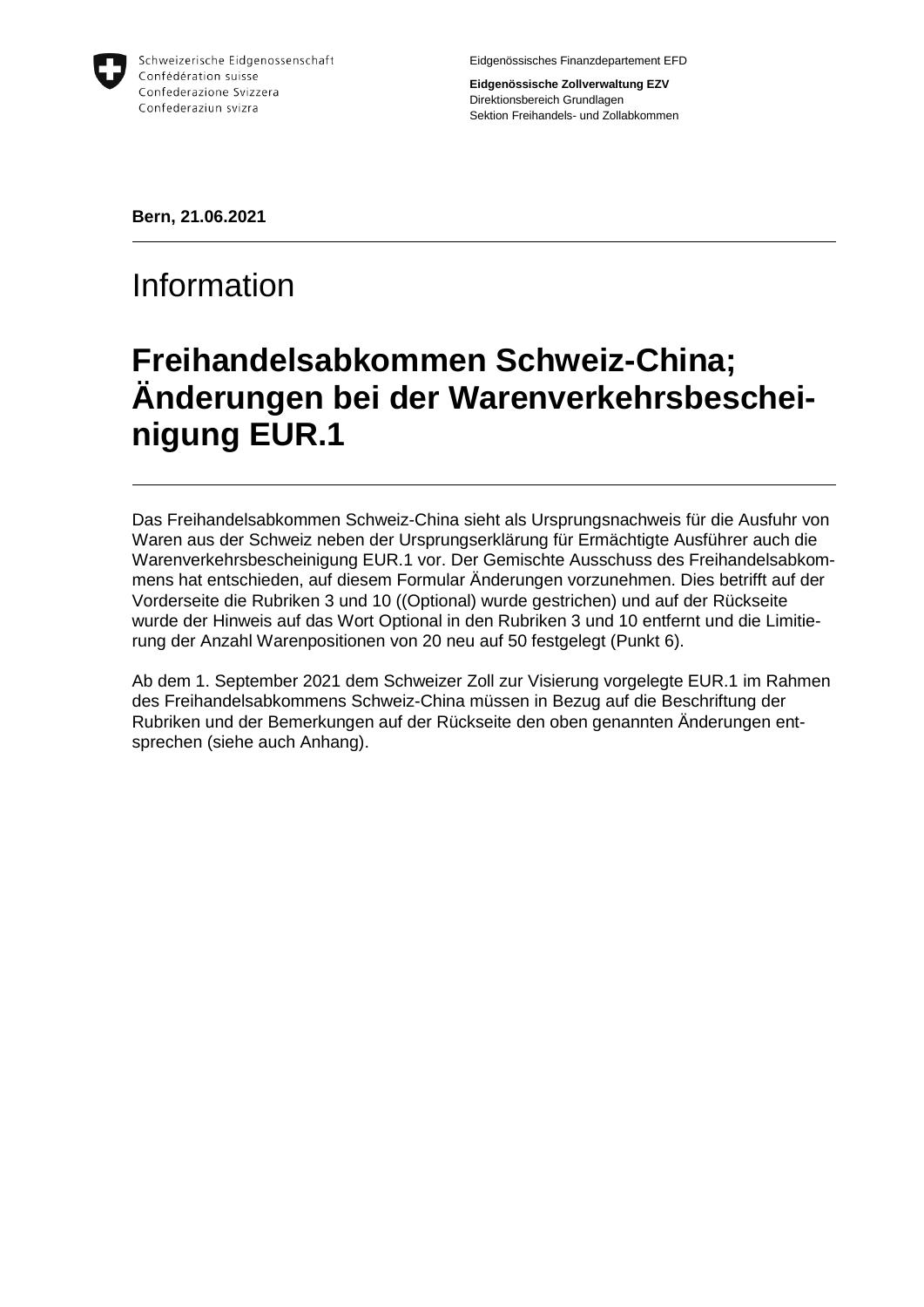|                                                                                                                         | 1.                                                      | Exporter (Name, full address, country)                                                                                                                                                   |                                                      |                                                                   | <b>EUR.1</b>                                                                                                                     | $\mathbf{N}^\circ$ A                | 000.000 |  |
|-------------------------------------------------------------------------------------------------------------------------|---------------------------------------------------------|------------------------------------------------------------------------------------------------------------------------------------------------------------------------------------------|------------------------------------------------------|-------------------------------------------------------------------|----------------------------------------------------------------------------------------------------------------------------------|-------------------------------------|---------|--|
|                                                                                                                         |                                                         |                                                                                                                                                                                          |                                                      | See notes overleaf before completing this form                    |                                                                                                                                  |                                     |         |  |
|                                                                                                                         |                                                         |                                                                                                                                                                                          | Certificate used in preferential trade between<br>2. |                                                                   |                                                                                                                                  |                                     |         |  |
|                                                                                                                         | 3.                                                      | Consignee (Name, full address, country)                                                                                                                                                  | and                                                  |                                                                   |                                                                                                                                  |                                     |         |  |
|                                                                                                                         |                                                         |                                                                                                                                                                                          |                                                      | (insert appropriate countries, group of countries or territories) |                                                                                                                                  |                                     |         |  |
|                                                                                                                         |                                                         |                                                                                                                                                                                          | 4.                                                   | as originating                                                    | Country, in which the<br>goods are considered                                                                                    | 5.<br><b>Country of destination</b> |         |  |
|                                                                                                                         | 6.                                                      | <b>Transport details (Optional)</b>                                                                                                                                                      | 7.                                                   | <b>Remarks</b>                                                    |                                                                                                                                  |                                     |         |  |
|                                                                                                                         |                                                         |                                                                                                                                                                                          |                                                      |                                                                   |                                                                                                                                  |                                     |         |  |
| $(1)$ If goods<br>are not<br>packed,<br>indicate num-<br>ber<br>of articles or<br>state<br>"in bulk" as<br>appropriate. | 8.                                                      | 10. Invoices<br>9.<br>Gross<br>Item number; marks and numbers; number and kind of packages; $(1)$ ; de-<br>weight (kg)<br>scription of goods<br>or other<br>measure (l,<br>$m^3$ , etc.) |                                                      |                                                                   |                                                                                                                                  |                                     |         |  |
|                                                                                                                         |                                                         | 11. CUSTOMS ENDORSEMENT                                                                                                                                                                  |                                                      |                                                                   |                                                                                                                                  | 12. DECLARATION BY THE EXPORTER     |         |  |
| $^{2)}$ Complete                                                                                                        | Declaration certified<br>Export document $(2)$<br>Stamp |                                                                                                                                                                                          |                                                      |                                                                   | I, the undersigned, declare that the goods described<br>above meet the conditions required for the issue of<br>this certificate. |                                     |         |  |
| only where<br>the regu-la-<br>tions of the                                                                              |                                                         |                                                                                                                                                                                          |                                                      |                                                                   |                                                                                                                                  |                                     |         |  |
| exporting<br>country re-<br>quire.                                                                                      | Date                                                    |                                                                                                                                                                                          |                                                      |                                                                   |                                                                                                                                  |                                     |         |  |
|                                                                                                                         |                                                         | (Signature)                                                                                                                                                                              |                                                      |                                                                   |                                                                                                                                  |                                     |         |  |
|                                                                                                                         |                                                         |                                                                                                                                                                                          |                                                      |                                                                   | (Signature)                                                                                                                      |                                     |         |  |
|                                                                                                                         |                                                         |                                                                                                                                                                                          |                                                      |                                                                   |                                                                                                                                  |                                     |         |  |

## **MOVEMENT CERTIFICATE EUR.1**